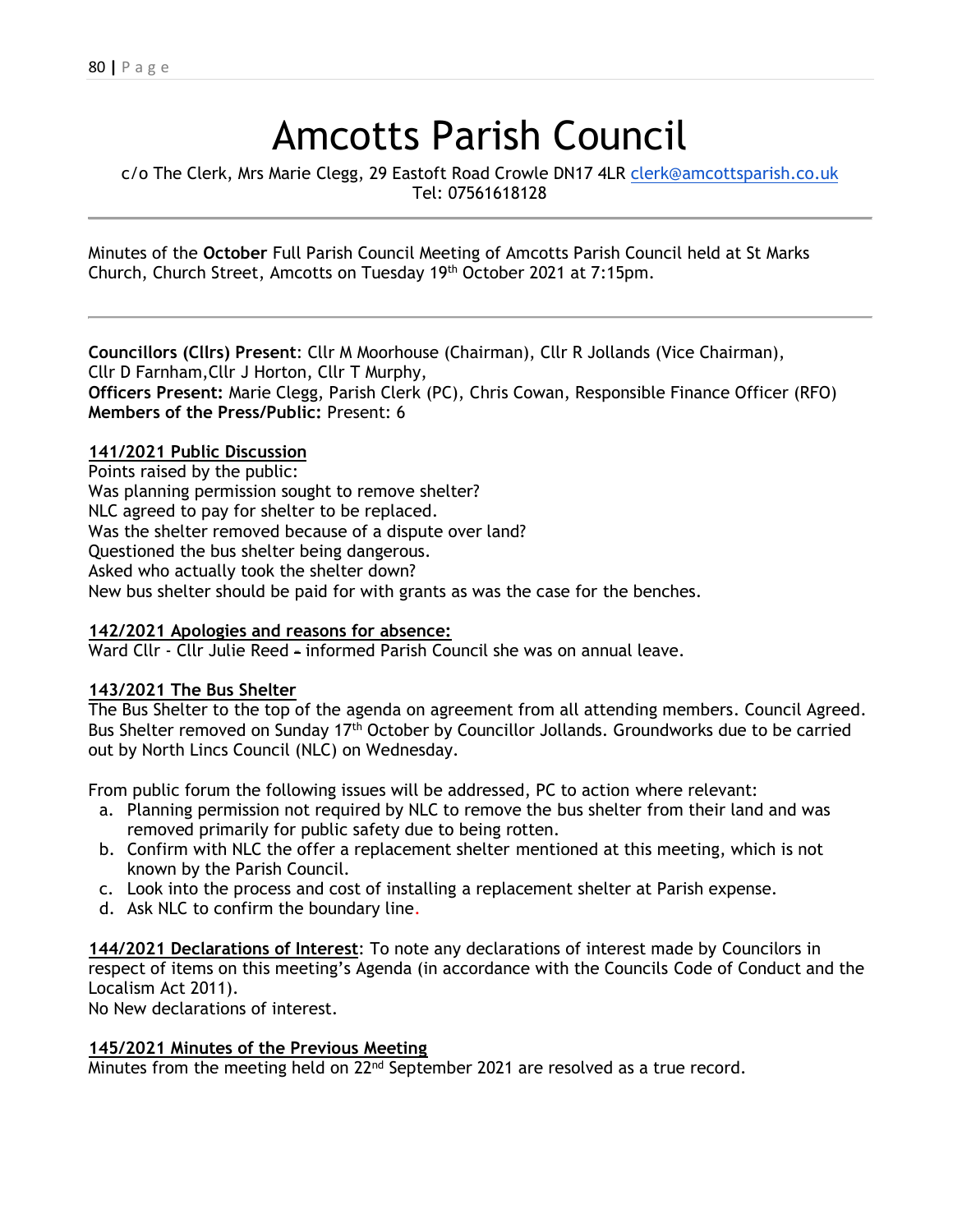## **146/2021 Planning**

No new applications.

Green energy park ongoing**.**

After researching the burning of waste, the council will look into this matter to assess the impact on the recycling capacity of the site in line with the local authorities recycling policies.

## **147/2021 Chairmans Reports and Updates**

None

# **148/2021 Clerk Reports and Updates**

Councillor Vacancy to be advertised on website and notice board from Friday 22nd October. Written applications to be received by Friday the 5<sup>th</sup> November. No applicants as yet for Green Space maintenance tender. Clerk to look into this and advertise on social media.

# **149/2021 Updates from Outside Bodies**

St Marks community group:

Various Coffee mornings and quizzes have been held to raise funds. Awaiting outcome for Remembrance

Plants bought with funds.

Isle North Neighbourhood Action Team:

Meeting on 5<sup>th</sup> November

SSE update from the windfarm community grants scheme:

Meeting next Monday. They have 3 bids in and will report back when they have a successful tender.

## **150/2021 Finances**

The following items were received and resolved:

- a. Bank reconciliation
- b. Accounts for payment as presented

# **151/2021 Appointment of Vice Chairman**

With a unanimous vote by all members present, Councillor R Jollands appointed as Vice Chairman

## **152/2021 Amcotts Village Sign**

Cllr Murphy distributed sketches of ideas for the new signage which include local prominent features. Earmarked funds total £3650 and current quotes range from £3500 - £6000 per sign. A proposal to have professionally drawn designs at a cost of £100 was resolved. Item to be brought back to future agenda when further information available.

## **153/2021 Jubilee Gardens Invoice**

Following complaints received regarding Jubilee Gardens, additional maintenance work was carried out by Ricky Coulter to the sum of £105.

It was resolved to settle the invoice in full.

## **154/2021 Adopting St Marks Church as a Community Asset and Granting Dispensation for Councillors**

PC to review conflicting advice as to whether the Parish Council can have the church as a community asset. Dispensations for any members with conflicting interests will be settled at a meeting of council if required.